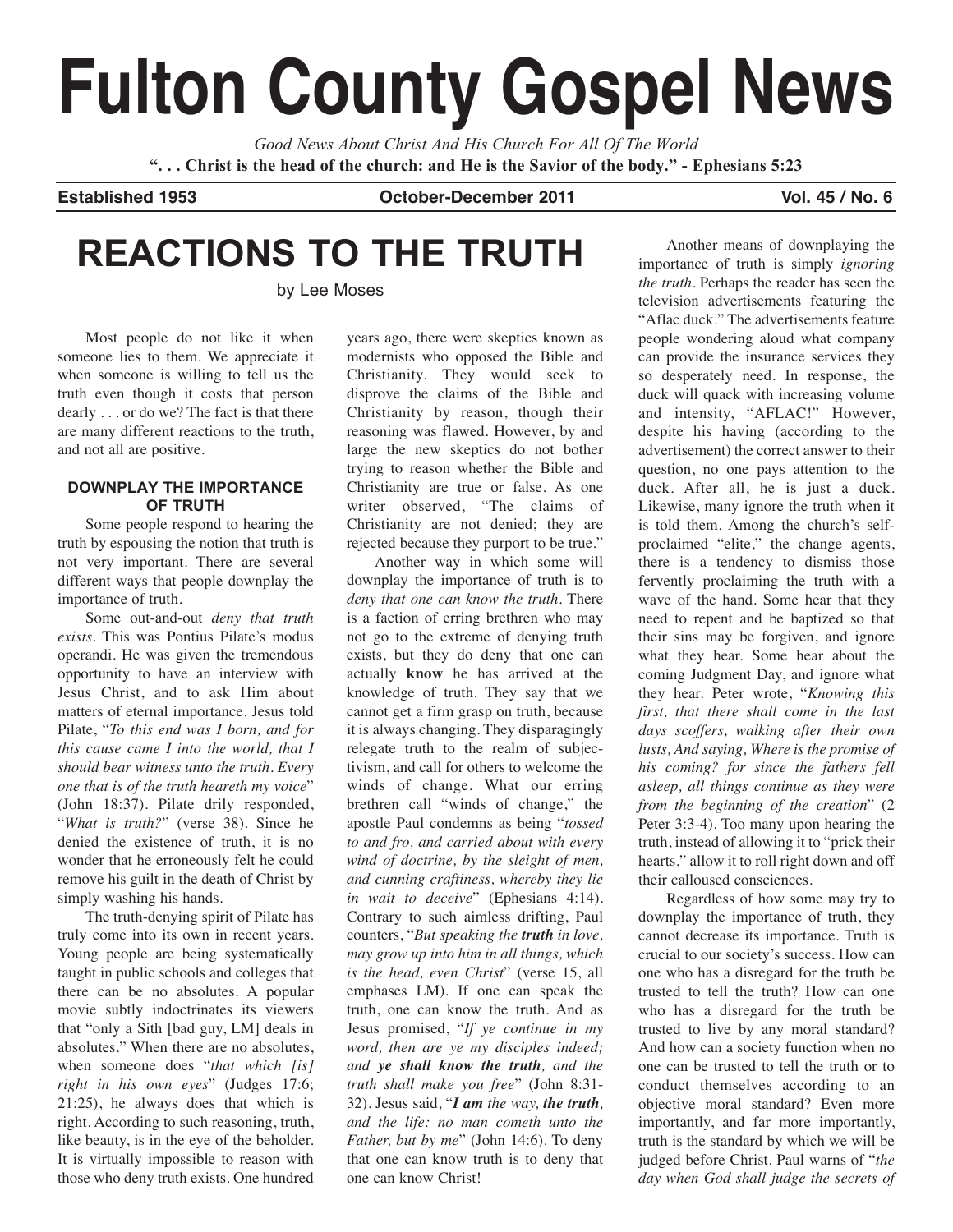#### **FULTON COUNTY GOSPEL NEWS** USPS Publication #211780

. . . is a Periodical publication issued monthly by the Church of Christ at Third and Bethel (P.O. Box 251), Mammoth Spring, AR 72554-0251. **POSTMASTER: Please mail all changes of address to the above address.**

**FCGN** is mailed free of charge to any who care to receive it. We will be happy to add any names to the regular mailing list. If you send in a name we must have a complete address, including number and street name, or R.R. or HCR number, plus box number, or a P.O. Box number and the **NINE DIGIT ZIP CODE**. This paper is supported by voluntary contributions for which we are grateful. Financial information will be furnished upon request. **Mail all address corrections or manuscripts to:**

#### **FULTON COUNTY GOSPEL NEWS** P.O. Box 251

Mammoth Spring, AR 72554

| Lee Moses $\dots \dots \dots \dots \dots$ . EDITOR           |
|--------------------------------------------------------------|
|                                                              |
| E-Mail $\ldots \ldots \ldots \ldots$ cocfcgn@centurytel.net  |
| Website . www.fultoncountygospelnews.org                     |
|                                                              |
| E-Mail $\ldots$ , $\ldots$ , $\ldots$ , sales @halopages.net |

#### *(continued from page one)*

*men by Jesus Christ according to my gospel*" (Romans 2:16). As Christ said, "*He that rejecteth me, and receiveth not my words, hath one that judgeth him: the word that I have spoken, the same shall judge him in the last day*" (John 12:48). Unfortunately, too many "*receiv[e] not the love of the truth, that they might be saved*" (2 Thessalonians 2:10). They instead downplay its immeasurable importance.

#### **SHOOT THE MESSENGER**

Other than the Lord Jesus Christ Himself, perhaps no man in Biblical history is as worthy of commendation and emulation as the apostle Paul. This is because Paul was faithful and truthful. As he was inspired by the Holy Spirit to write, "*Whereunto I am ordained a preacher, and an apostle, (I speak the truth in Christ, and lie not;) a teacher of the Gentiles in faith and verity*" (1 Timothy 2:7). By that truth he preached and taught, he led many from the shackles of sin. Yet consider the adversarial attitude taken toward him, even among some who had been saved by his preaching:

*Ye know how through infirmity of the flesh I preached the gospel unto you at the first. And my temptation which was in my flesh ye despised not, nor rejected; but received me as an angel of God, even as Christ Jesus. Where is then the blessedness ye spake of? for I bear you record, that, if it had been possible, ye would have plucked out your own eyes, and have given them to me. Am I therefore become your enemy, because I tell you the truth?* (Galatians 4:13- 16).

Others were bringing these Galatian brethren a perverted false "gospel" that was troubling the souls of the Galatians as it caused them to turn away from the Lord (1:6-7). Yet the Galatians did not count these liars their enemies; they considered truthful Paul their enemy.

In his play *Antigone*, Sophocles observed, "No one likes the bearer of bad news." Although the Gospel is most certainly "**good** news," some perceive it as bad news since it is challenging and demanding. Some will go to great lengths to "suppress the truth" (Romans 1:18, New King James Version). And a common "knee-jerk" reaction to the truth is likewise to suppress the one who tells the truth, blaming the messenger for the message.

Mankind has a long history of shooting the messenger. Jehoiada was a priest in Jerusalem who saved the young infant Joash's life, and provided invaluable counsel once Joash became king of Judah. However, when Jehoiada's son Zechariah provided godly and inspired counsel to King Joash, Joash did not receive it well:

*Now after the death of Jehoiada came the princes of Judah, and made obeisance to the king. Then the king hearkened unto them. And they left the house of the LORD God of their fathers, and served groves and idols: and wrath came upon Judah and Jerusalem for this their trespass. Yet he sent prophets to them, to bring them again unto the LORD; and they testified against them: but they would not give ear. And the Spirit of God came upon Zechariah the son of* *Jehoiada the priest, which stood above the people, and said unto them, Thus saith God, Why transgress ye the commandments of the LORD, that ye cannot prosper? because ye have forsaken the LORD, he hath also forsaken you. And they conspired against him, and stoned him with stones at the commandment of the king in the court of the house of the LORD. Thus Joash the king remembered not the kindness which Jehoiada his father had done to him, but slew his son. And when he died, he said, The LORD look upon it, and require it* (2 Chronicles 24:17-22).

Micaiah suffered similar treatment at the hands of King Ahab of Israel. Ahab acknowledged that Micaiah was a true prophet of the LORD, but added, "*I hate him; for he doth not prophesy good concerning me, but evil*" (1 Kings 22:8). Then when he did not find Micaiah's Divine message to his liking, Ahab returned Micaiah to his undeserved imprisonment, commanding he be fed "*with bread of affliction and with water of affliction*" (verses 26-27). Jeremiah was deemed "*worthy to die*" when he brought a challenging message from God (Jer. 26:11). Cain saw his brother Abel as a living testimony to the truth, so he killed him (1 John 3:12; compare with Hebrews 11:4). Herod Antipas imprisoned and ultimately killed John the immerser because John told Herod, "*It is not lawful for thee to have thy brother's wife*" (Mark 6:18). When Jesus Christ affirmed the truth that He was the Divine Messiah, the Jewish council responded, "*He is guilty of death. Then did they spit in his face, and buffeted him; and others smote him with the palms of their hands, saying, Prophesy unto us, thou Christ, Who is he that smote thee?*" (Matthew 26:66-68).

In the modern day United States, the common approach is not literally to kill the messengers of truth. Despisers of truth shoot verbal bullets their way, calling them "confrontational, negative, unloving," and such. The messengers of truth are indeed confrontational, because such is the nature of truth. True Christians who have come out of the darkness of a lie to obey the light of the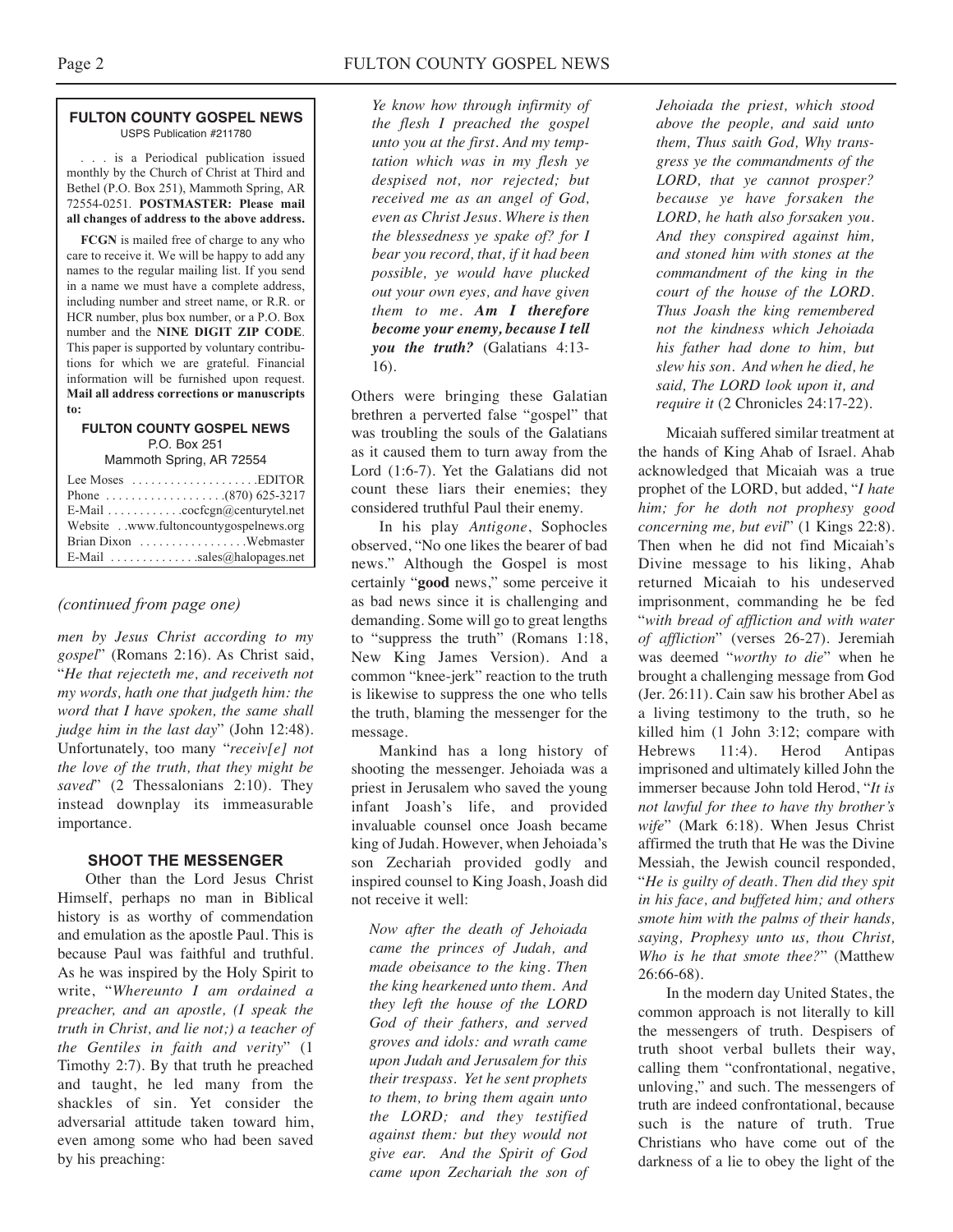truth are to "*walk as children of light*" (Ephesians 5:8). This means that they will necessarily rebuke the works of darkness (verses 11, 13). This does not sit well with those who would rather continue in the darkness of sin.

*And this is the condemnation, that light is come into the world, and men loved darkness rather than light, because their deeds were evil. For every one that doeth evil hateth the light, neither cometh to the light, lest his deeds should be reproved. But he that doeth truth cometh to the light, that his deeds may be made manifest, that they are wrought in God* (John 3:19- 21).

So yes, messengers of truth **will** be *confrontational* at times. The messengers of truth will also be *negative* at times, because not all truth is positive (Jeremiah 1:10; Ezekiel 3:17-18; 2 Timothy 4:2).

However, it is false accusation for anyone to attack the messengers of truth as *unloving* merely because what they have to say may be unpleasant: "*But speaking the truth in love, may grow up into him in all things, which is the head, even Christ*" (Ephesians 4:15). Only the truth can be spoken in love. Only the truth can cause one to grow into the likeness of Christ. Nonetheless, some will still attack truth-speakers as unloving. But since the truth is not important to such people, neither do they find it important to make only truthful allegations.

#### **EMBRACE A LIE**

One who finds the truth objectionable will often replace the truth with something contradictory to it, and will cling tightly to the false replacement. Of Israel the LORD said, "*That this is a rebellious people, lying children, children that will not hear the law of the LORD: Which say to the seers, See not; and to the prophets, Prophesy not unto us right things, speak unto us smooth things, prophesy deceits*" (Isaiah 30:9-10). In place of the "right things" of the "law of the LORD," they preferred "smooth things" and "deceits." Things did not change for the better in subsequent generations: "*A wonderful and horrible thing is committed in the land; The*

*prophets prophesy falsely, and the priests bear rule by their means; and my people love to have it so: and what will ye do in the end thereof?*" (Jeremiah 5:30-31). Paul warned Timothy, "*For the time will come when they will not endure sound doctrine; but after their own lusts shall they heap to themselves teachers, having itching ears; and they shall turn away their ears from the truth, and shall be turned unto fables*" (2 Timothy 4:3-4).

It would not seem to make a bit of sense to embrace a lie, but most people are "*lovers of pleasure rather than lovers of God*" (3:4, American Standard Version). To most, "new and exciting" is easier to embrace than "*the old paths*," even though only the old paths can provide "*rest for your souls*" (Jer. 6:16). "*And they bend their tongues like their bow for lies: but they are not valiant for the truth upon the earth; for they proceed from evil to evil, and they know not me, saith the LORD*" (9:3). Yet faithful Christians must continue "*in meekness instructing those that oppose themselves; if God peradventure will give them repentance to the acknowledging of the truth*" (2 Timothy 2:25).

#### **EMBRACE THE TRUTH**

Of the Christians at Thessalonica Paul rejoiced, "*For this cause also thank we God without ceasing, because, when ye received the word of God which ye heard of us, ye received it not as the word of men, but as it is in truth, the word of God, which effectually worketh also in you that believe*" (1 Thessalonians 2:13). They heard the truth, realized it was the truth, acknowledged it was the truth, and submitted themselves to the truth. Solomon's eternally wise counsel is to "*Buy the truth, and sell it not*" (Proverbs 23:23). The psalmist wrote of the blessed man, "*But his delight is in the law of the LORD; and in his law doth he meditate day and night*" (Psalm 1:2). As the psalmist pled to God, "*Lead me in thy truth, and teach me: for thou art the God of my salvation; on thee do I wait all the day*" (25:5). These are they who embrace the truth.

What happened to the man who saved a neighboring family from their burning house? Certainly, he was thanked profusely and adored by that family, was he not? Was he not admired

by the rest of the community? So should the truth be adored, admired, and esteemed for the life which it provides in the face of eternal destruction. The truth, the word of God, "sanctifies," or sets apart, people from the world (John 17:17). And what is going to happen to the world? It is going to be incinerated (2 Peter 3:10; Matthew 13:40-43). The man who saved the family from the fire may have brought news that was unpleasant to hear when he yelled that their house was on fire. He may have challenged them when he told them to crawl to avoid smoke inhalation. But he told them the truth.

"*The ear that heareth the reproof of life abideth among the wise. He that refuseth instruction despiseth his own soul: but he that heareth reproof getteth understanding*" (Proverbs 15:31-32). Of the blessed man who embraced and continually imbibed the truth it is said, "*And he shall be like a tree planted by the rivers of water, that bringeth forth his fruit in his season; his leaf also shall not wither; and whatsoever he doeth shall prosper*" (Psalm 1:3).

#### **CONCLUSION**

Four different categories of reactions to the truth have been considered: (1) Downplay the importance of the truth; (2) "Shoot" the messenger of truth; (3) Embrace a lie; and (4) Embrace the truth. But notice that there is a close relation between the first three reactions: When one has downplayed the importance of truth, this will cause him to reject the messenger of truth, and ultimately will cause him to embrace a lie. It may be the case that one has embraced a lie, which causes one to downplay the importance of truth, and ultimately to come to detest the messenger of truth. Whatever the case, when one responds unfavorably to the truth, all of these three eventually run together. And the one who fails to embrace the truth can only live a lie.

As much as one might think that no one would appreciate being lied to, many people–most people–react negatively to the truth. Those who are Christians have the responsibility of proclaiming the truth regardless of others' reactions to it. Each person will be judged by his reaction and response to the truth.